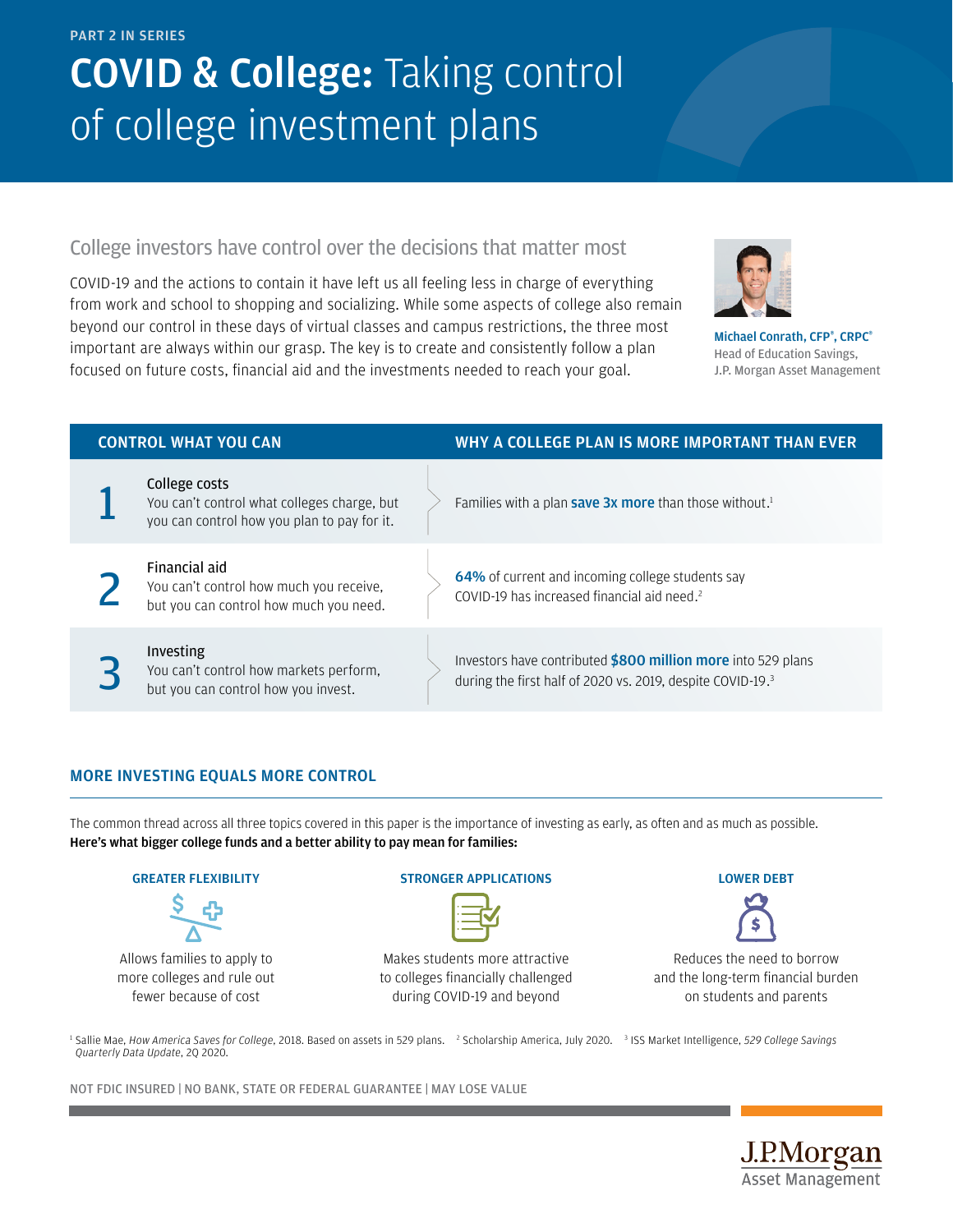### **J.P. MORGAN PROPRIETARY RESEARCH<sup>2</sup>** RIPPLE EFFECTS: HOW COLLEGE DEBT IMPACTS FAMILIES, FINANCES AND FUTURE GENERATIONS

## "Student loan payments affect my ability to:"

## 2 | Financial aid

### You can't control how much you receive, but you can control how much you need

As COVID-19 continues to disrupt the major sources of financial aid funding, many families may be receiving less in free aid and relying more on their own investments. Colleges with less revenue coming in will have less to give out to students. Federal and state governments have seen the virus decimate their budgets. **Corporations**, a key source of scholarship funds, are tightening their fiscal belts. Alumni are cutting back on donations to alma maters. Student work-study programs remain limited, especially at locked-down campuses.

The situation is likely to repeat itself next year as well. Aid awarded for the 2021-22 school year will be based on 2019 income earned *before* the widespread job losses and pay cuts resulting from COVID-19. And yet, nearly eight in 10 colleges say they do not plan on discounting prices in an effort to reduce the volume of financial aid appeals.<sup>1</sup>

### The financial aid crunch has already begun

The good news for college borrowers is that interest rates on federal loans now sit at record lows. The **bad news** is that college debt now stands at all-time highs. And those low rates only apply to new federal loans issued through June 2021. They don't change existing loans or their monthly payments. Given the heavy burden that borrowing continues to put on students and parents alike, it should remain a last resort.

Colleges are seeing a spike in the number of families appealing their financial aid packages. But with fewer dollars to go around and more people pursuing them, those appeals may result in little extra assistance, if any.

### More bad than good with student loan debt

But that's just the tip of the iceberg for colleges going forward. Roughly 70 to 80% of their revenue comes from non-tuition sources like government aid, fundraising and sports.<sup>2</sup> As those

### KEY TAKEAWAY: INVEST MORE, BORROW LESS

As free aid dwindles, investing for college takes on even greater importance as a way to meet the rising costs while keeping student debt at manageable levels. Investing also gives you more control over the process, with less dependence on financial aid decisions made by others.





19% Start a family

 $^{\rm 1}$  National Association of Student Financial Aid Administrators, June 2020.  $^{-2}$  J.P. Morgan Asset Management, May 2020.



emergency fund



## 1 | College costs

### You can't control what colleges charge, but you can control how you plan to pay for it

Some colleges may freeze prices during the pandemic as a way to entice students not to drop out, transfer or take gap years. Even in those cases, however, we expect tuition inflation to pick back up and continue over the long haul. As costs rise, contributions into college investment accounts should too, especially with financial aid prospects looking dimmer.

### Why college costs are likely to rise

COVID-19's economic, social and medical impacts are taking their toll on college admissions. For the 2020-21 academic year, it's estimated that enrollment will drop by 15%, resulting in \$23 billion in lost revenue. 1

income streams dry up during the pandemic — and possibly for years to follow — schools may have no other choice than to raise tuition prices. And if, as expected, enrollment declines among international students who typically pay full price, even higher costs could be passed along to other families.

### KEY TAKEAWAY: KNOW YOUR "NUMBER" The only number that matters when it comes to college costs is yours.

Every family is different. Work with a financial professional to estimate your future expenses and the monthly investments needed to get there. Remember, the more you save, the more control you have over choosing colleges and covering costs.

### LOWER COLLEGE REVENUE COULD TRANSLATE INTO HIGHER TUITION COSTS







Even if college prices don't go up, a family's expenses might. More than half (56%) of colleges have revised or plan to revise their admission policies in response to COVID-19.<sup>3</sup> As admission becomes easier, more students may be accepted into more selective — and expensive — schools.



<sup>1</sup> American Council on Education, April 2020. <sup>2</sup> National Center for Education Statistics, Spring 2019. <sup>3</sup> Inside Higher Ed, April 2020. <sup>4</sup> Association of Public & Land-Grant Universities, 2020. <sup>5</sup> EAB Global, April 2020. <sup>6</sup> CBS News, August 2020.

### GETTING INTO EXPENSIVE COLLEGES MAY GET EASIER

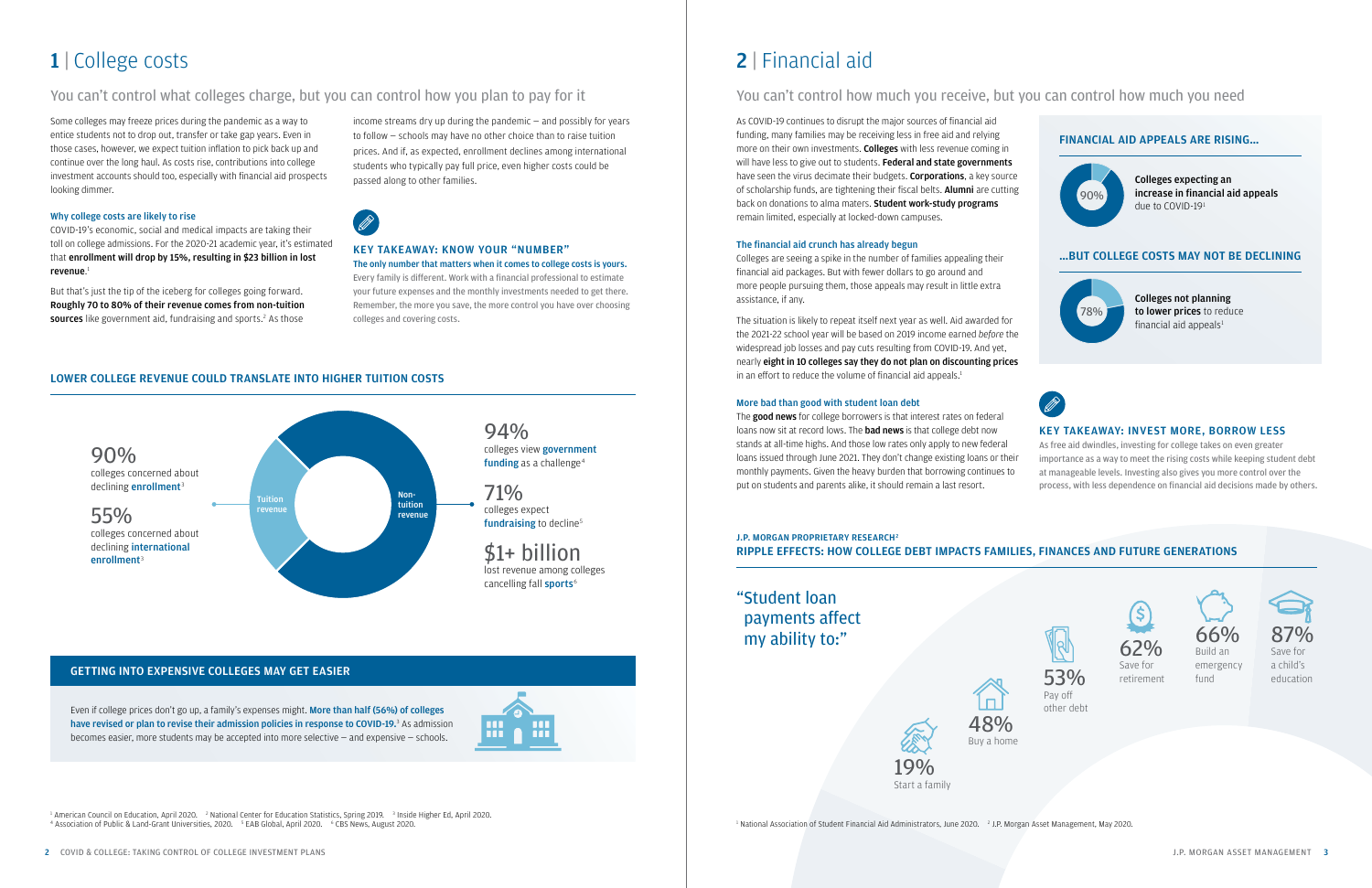<sup>1</sup> ISS Market Intelligence, 2020 529 Industry Analysis. <sup>2</sup> J.P. Morgan Asset Management. Chart assumes an annual investment return of 6%, compounded monthly. Investment losses could affect the relative tax-deferred investing advantage. This hypothetical illustration is not indicative of any specific investment and does not reflect the impact of fees or expenses. Such costs would lower performance. Each investor should consider his or her current and anticipated investment horizon and income tax bracket when making an investment decision, as the illustration may not reflect these factors. A plan of regular investment cannot ensure a profit or protect against a loss in a declining market. This chart is shown for illustrative purposes only. Past performance is no guarantee of future results. <sup>3</sup> J.P. Morgan Asset Management. Illustration assumes an initial \$10,000 investment and monthly investments of \$500 for 18 years. Chart also assumes an annual investment return of 6%, compounded monthly, and a federal tax rate of 32%. Investment losses could affect the relative tax-deferred investing advantage. This hypothetical illustration is not indicative of any specific investment and does not reflect the impact of fees or expenses. Each investor should consider his or her current and anticipated investment horizon and income tax bracket when making an investment decision, as the illustration may not reflect these factors. These figures do not reflect any management fees or expenses that would be paid by a 529 plan participant. Such costs would lower performance. This chart is shown for illustrative purposes only. Past performance is no guarantee of future results.

<sup>1</sup> Earnings on federal nongualified withdrawals may be subject to federal income tax and a 10% federal penalty tax, as well as state and local income taxes. Tax and other benefits are contingent on meeting other requirements. Please consult your tax advisor about your particular situation. <sup>2</sup> Morningstar, May 2020, based on 1Q 2020 performance. <sup>3</sup> Savingforcollege.com, May 2020.

- Refinance mortgages and other debt while interest rates are low and reinvest the savings
- Invest "social distancing" savings if you're spending less on travel, dining and entertainment
- Invest tax refunds, bonuses, gifts and other extra cash into 529 plans

Savings alone won't pay for college. With bank accounts and CDs yielding interest rates well below tuition inflation, more families need the growth potential of stocks and other long-term assets to keep pace. College investing strategies for the pandemic and beyond

### $\triangledown$  Put college savings on cruise control

Arrange for the same dollar amount to be automatically transferred from a checking account to a 529 plan each month. It's a simple way to make sure you don't skip contributions or stray from your plan during times of uncertainty.

#### $\triangledown$  Increase automatic contributions over time

As your salary rises or expenses decline, remember to periodically increase the amount automatically going into your 529 account. Even small additions can make a big difference over the years.

### $\triangledown$  Move other college accounts into 529 plans

More than 70% of college funds are currently held outside 529 plans, including savings accounts earning low returns and brokerage accounts subject to annual taxes.<sup>1</sup> Shifting those dollars to a tax-advantaged 529 plan can help them work harder and more efficiently.

### $\triangledown$  Free up new money for college savings

Look for ways to invest without disrupting your normal budget. For example, you could:

## **3** | Investing

### You can't control how markets perform, but you can control how you invest

Of course, with investing comes volatility. If you start early and invest through college, you're bound to experience some bumps along the way. You can't entirely avoid those normal market swings, but you can minimize their impact on your college fund by staying invested and diversified over time.

### 529 plans are keeping college investors on track

As a whole, families with 529 plans have fared relatively well through COVID-19, thanks to portfolio choices and tax breaks that promote disciplined, long-term investing. With a 529 plan, **investments grow** tax deferred, and withdrawals are tax free when used to pay any qualified expense at any accredited college in the U.S. or overseas.<sup>1</sup> Families can open accounts for children, grandchildren or any other loved ones planning to attend community colleges, four-year universities, vocational schools, graduate schools or online programs. One popular option for 529 plan investing is a professionally managed age-based portfolio that generally starts out aggressive and then automatically becomes more conservative as a child gets older. The goal is to maximize return potential when time is on your side while minimizing risks in the critical years leading up to and through college. When U.S. stocks fell 20% in the early stages of COVID-19, for example, the average college-age portfolio declined just 1.6% to help avoid large downturns when families could least afford them.2



### KEY TAKEAWAY: GAIN CONTROL WITH A 529 PLAN

A 529 plan puts you and your financial professional in charge of the key decisions affecting college funds. Working together, you name an account beneficiary and choose investments. You decide how much to contribute and how often. You determine when to take withdrawals and how to spend the money.

### 529 PLANS ENCOURAGE HEALTHY INVESTING HABITS

Account owner behavior during COVID-193







Automatic investing helps families stick with their plan



Portfolios built and managed by experienced professionals

Tax treatment provides incentive to stay invested until college

### INVEST IN TAX-ADVANTAGED 529 PLANS AND KEEP MORE FOR COLLEGE

Investment growth over 18 years<sup>3</sup>